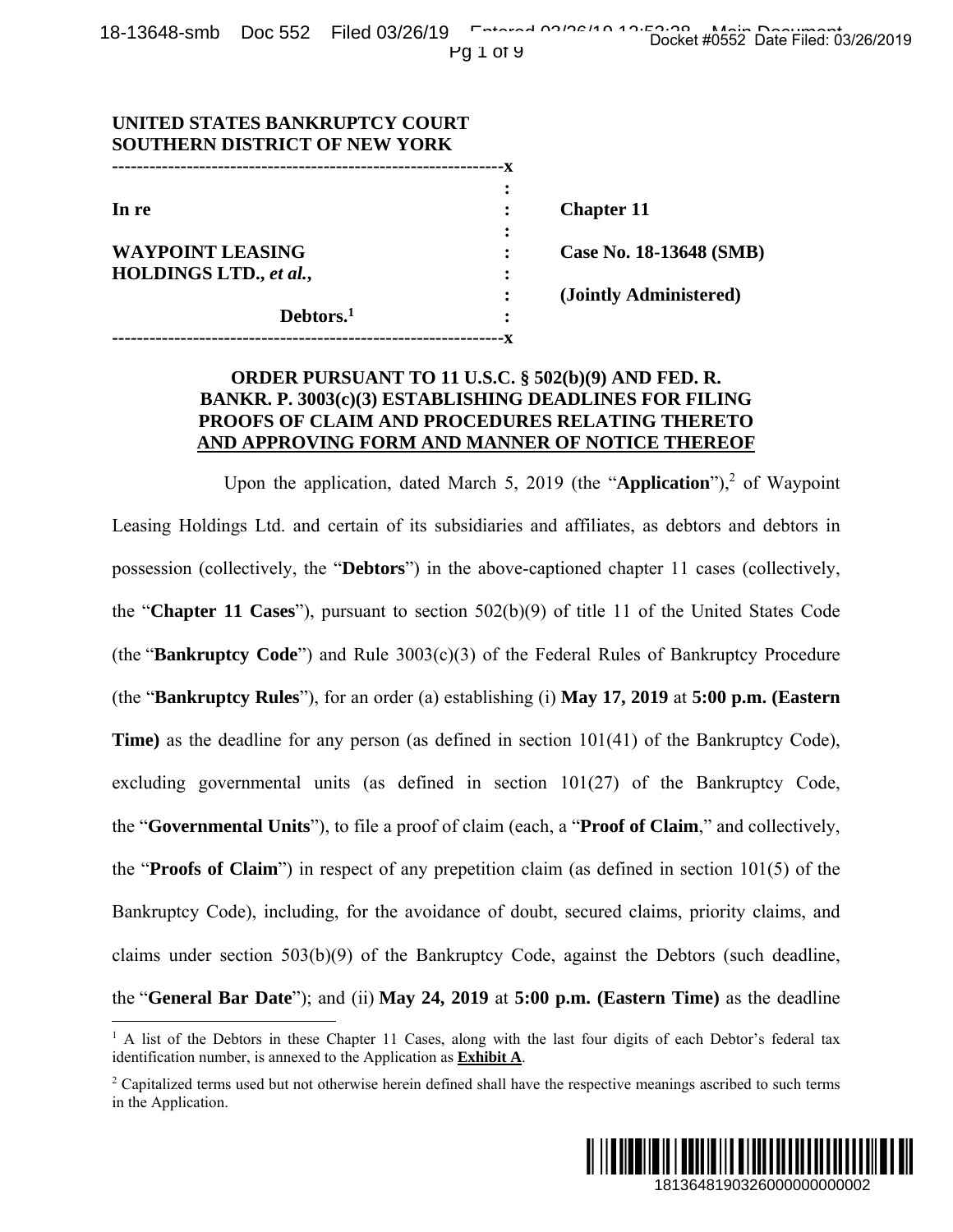#### 18-13648-smb Doc 552 Filed 03/26/19 Entered 03/26/19 12:53:28 Main Document Pg 2 of 9

for Governmental Units to file a Proof of Claim in respect of any prepetition claim against the Debtors (such deadline, the "**Governmental Bar Date**" and together with the General Bar Date, the "**Bar Dates**"); and (b) approving (i) the Claim Form; and (ii) the Procedures, all as more fully described in the Application; and the Court having jurisdiction to consider the Application and the relief requested therein in accordance with 28 U.S.C. §§ 157 and 1334 and the Amended Standing Order of Reference M-431, dated January 31, 2012 (Preska, C.J.); and consideration of the Application and the relief requested therein being a core proceeding pursuant to 28 U.S.C. § 157(b); and venue being proper before this Court pursuant to 28 U.S.C. §§ 1408 and 1409; and due and proper notice of the relief requested in the Application having been provided in accordance with the *Final Order Pursuant to 11 U.S.C. § 105(a) and Fed. R. Bankr. P. 1015(c), 2002(m), and 9007 Implementing Certain Notice and Case Management Procedures,* entered on December 12, 2018 [ECF No. 155], such notice having been adequate and appropriate under the circumstances, and it appearing that no other or further notice need be provided; and the Court having reviewed the Application; and the Court having found and determined that the relief sought in the Application is in the best interests of the Debtors, the Debtors' estates and creditors, and all parties in interest, and that the legal and factual bases set forth in the Application establish just cause for the relief granted herein; and after due deliberation and sufficient cause appearing therefor,

#### **IT IS HEREBY ORDERED THAT**

- 1. The Application is granted as provided herein.
- 2. The following Procedures for filing Proofs of Claim are approved:
	- (a) Unless otherwise provided herein, the General Bar Date shall be **May 17, 2019** at **5:00 p.m. (Eastern Time)**.
	- (b) Unless otherwise provided herein, the Governmental Bar Date shall be **May 24, 2019** at **5:00 p.m. (Eastern Time)**.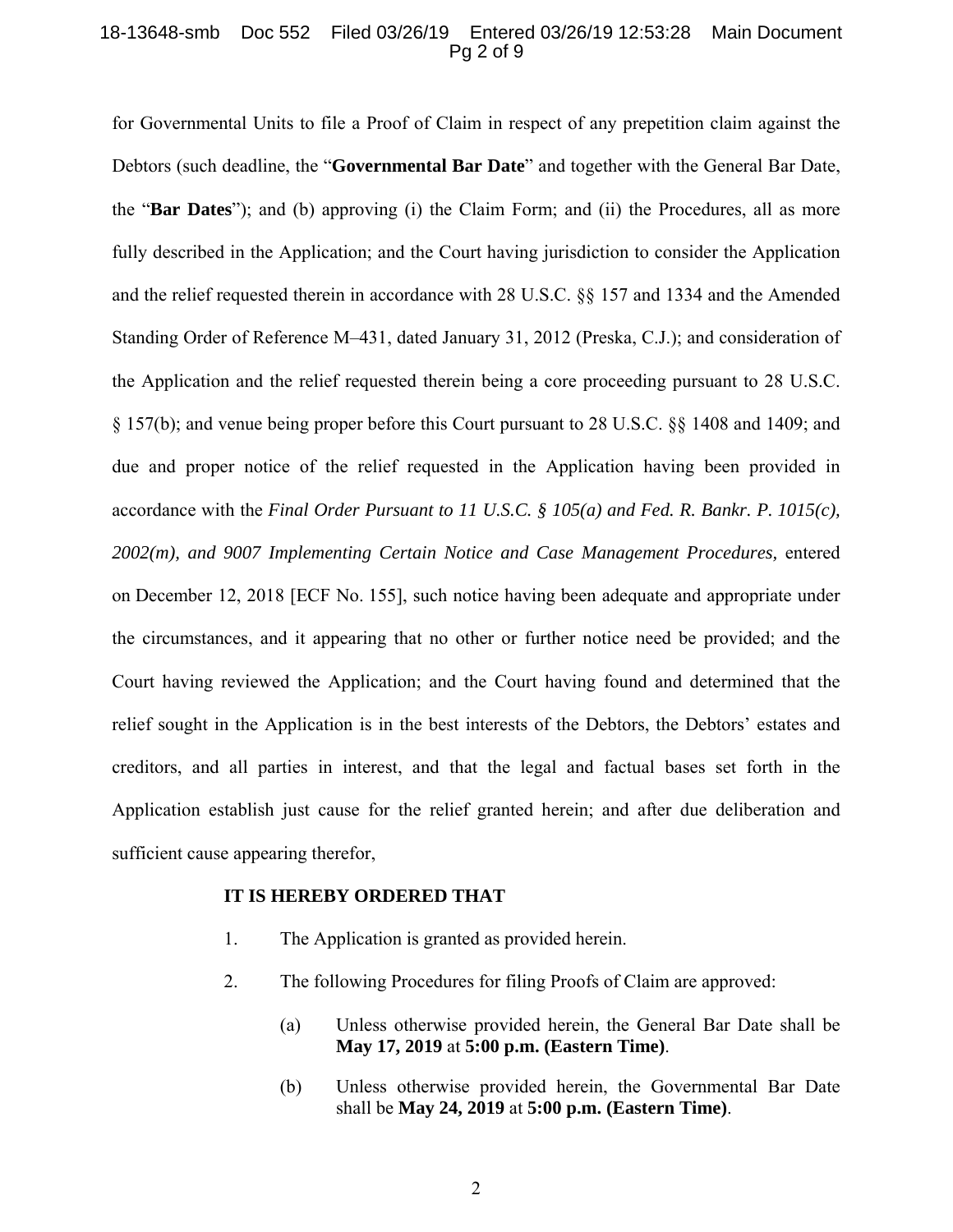### 18-13648-smb Doc 552 Filed 03/26/19 Entered 03/26/19 12:53:28 Main Document Pg 3 of 9

- (c) Proofs of Claim must: (i) be written in the English language; (ii) be denominated in the lawful currency of the United States as of the Petition Date (using the exchange rate, if applicable, as of the Petition Date); (iii) conform substantially to the Claim Form or the Official Bankruptcy Form 410 (the "**Official Form**");<sup>3</sup> (iv) specify the name and case number of the Debtor against which the Proof of Claim is filed; (v) set forth with specificity the legal and factual basis for the alleged claim; (vi) include supporting documentation for the claim unless voluminous, in which case a summary or an explanation as to why such documentation is unavailable must be attached; and (vii) be signed by the claimant or, if the claimant is not an individual, by an authorized agent of the claimant.
- (d) If a claimant asserts a claim against more than one Debtor or has claims against different Debtors, the claimant must file a separate Proof of Claim against each Debtor, except as provided for in subsection  $(h)(x)$  below.
- (e) A Proof of Claim is deemed timely filed only if it is actually received by the Debtors' Court-approved claims agent, Kurtzman Carson Consultants LLC ("**KCC**"), or by the Court, by the applicable Bar Date as follows:
	- (i) Electronically, using the interface and forms available at http://www.kccllc.net/waypointleasing
	- (ii) By overnight courier or first class mail to:

 Waypoint Claims Processing Center c/o KCC 2335 Alaska Avenue El Segundo, California 90245 T: (888) 733-1446

(iii) By hand delivery to:

 $\overline{a}$ 

United States Bankruptcy Court for the Southern District of New York One Bowling Green Room 614 New York, New York 10004-1408

Proofs of Claim sent by facsimile, telecopy, or electronic mail transmission will not be accepted.

<sup>&</sup>lt;sup>3</sup> The Official Form can be found at www.uscourts.gov/forms/bankruptcy-forms on the official website for the United States Courts. The Claim Form can be found at http://www.kccllc.net/documents/pocs/4-2016%20form% 20410%20kcc%20default.pdf on the website established by the Debtors for these Chapter 11 Cases.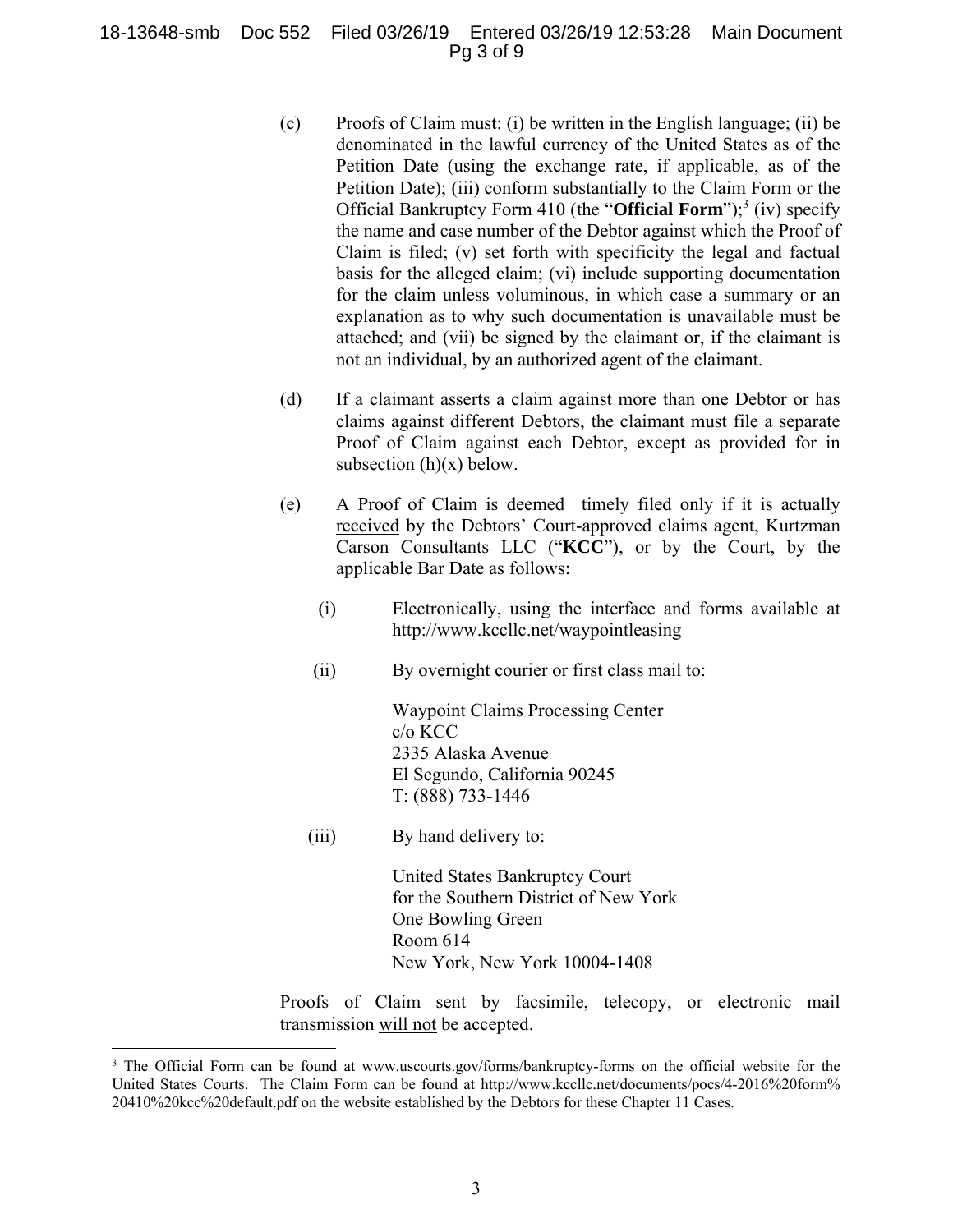## 18-13648-smb Doc 552 Filed 03/26/19 Entered 03/26/19 12:53:28 Main Document Pg 4 of 9

- (f) Any person (including, without limitation, individuals, partnerships, corporations, joint ventures, trusts, or Governmental Units) that asserts a claim arising from the rejection of an executory contract or an unexpired lease must file a Proof of Claim based on such rejection by the later of (i) the applicable Bar Date and (ii) the date that is thirty (30) days after the entry of an order by the Court approving such rejection, or be forever barred from so filing. Notwithstanding the foregoing, a party to an executory contract or unexpired lease that asserts a claim on account of unpaid amounts accrued and outstanding as of the Petition Date, pursuant to such executory contract or unexpired lease (other than a claim for rejection damages) must file a Proof of Claim for such amounts on or before the applicable Bar Date unless an exception identified in subsection (h) below applies.
- (g) If the Debtors amend or supplement their Schedules after the Debtors' counsel notice the Bar Dates, to be mailed under the terms of this Order, then the Debtors shall give notice of any such amendment or supplement to the holders of claims affected thereby, and such holders shall have until the later of (i) the applicable Bar Date and (ii) thirty (30) days from the date of such notice to file a Proof of Claim, or be forever barred from so filing.
- (h) The following persons (including, without limitation, individuals, partnerships, corporations, joint ventures, trusts, or Governmental Units) are not required to file a Proof of Claim on or before the applicable Bar Date, solely with respect to the claims described below:
	- (i) any person whose claim is listed on the Schedules; provided that (x) the claim is not listed on the Schedules as disputed, contingent, or unliquidated, (y) such person does not dispute the amount, nature, or priority of the claim as set forth in the Schedules, and (z) such person does not dispute that the claim is an obligation of the specific Debtor against which the claim is listed in the Schedules;
	- (ii) any person whose claim has been paid in full;
	- (iii) any person that holds an equity security interest in the Debtors, which interest is based exclusively upon the ownership of common or preferred units, membership interests, partnership interests, warrants, options, or rights to purchase, sell, or subscribe to such a security or interest; provided, however, that if any such holder asserts a claim (as opposed to an ownership interest) against the Debtors (including a claim relating to an equity interest or the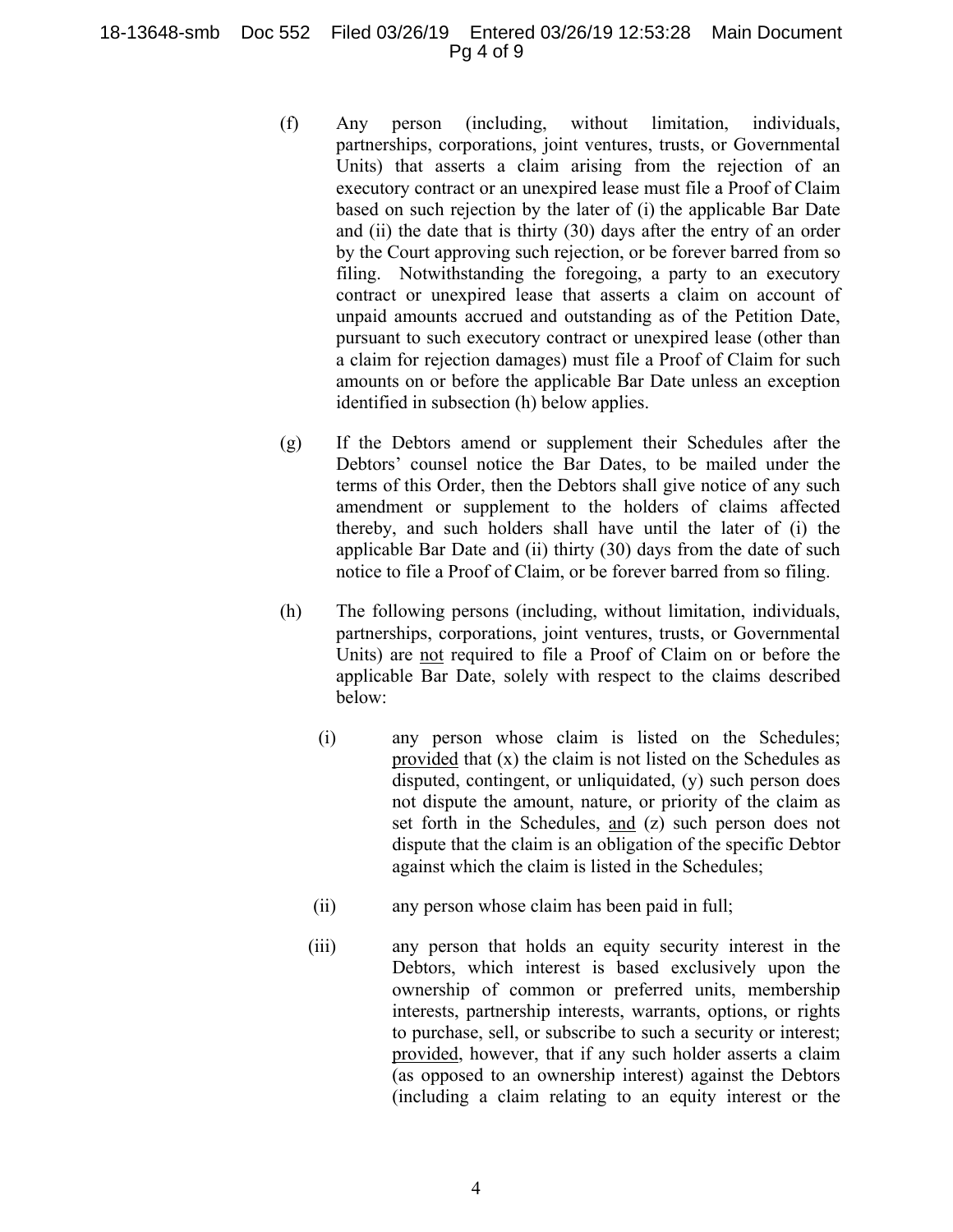## 18-13648-smb Doc 552 Filed 03/26/19 Entered 03/26/19 12:53:28 Main Document Pg 5 of 9

purchase or sale of such equity interest), a Proof of Claim must be filed on or before the applicable Bar Date pursuant to the Procedures;

- (iv) any holder of a claim allowable under sections 503(b) and 507(a)(2) of the Bankruptcy Code as an administrative expense (other than a holder of a section 503(b)(9) claim);
- (v) any person that holds a claim that heretofore has been allowed by an order of this Court entered on or before the applicable Bar Date;
- (vi) any holder of a claim for which a separate deadline has been fixed by this Court;
- (vii) any Debtor having a claim against another Debtor in these Chapter 11 Cases;
- (viii) any entity that, as of the applicable Bar Date, is an affiliate (as defined in section 101(2) of the Bankruptcy Code) of any Debtor;
- (ix) any person that already has filed a Proof of Claim against the appropriate Debtor in these Chapter 11 Cases in a form that is substantially similar to the Official Form;
- (x) any person whose claim is limited exclusively to the repayment of principal, interest, fees, expenses, and any other amounts owing under any agreements governing any notes, bonds, debentures, or other debt securities (collectively, the "**Debt Securities**") issued by any of the Debtors (each, a "**Debt Claim**") pursuant to an indenture or credit agreement, as applicable (together, the "**Debt Instruments**"); provided, however, that any holder of a Debt Claim wishing to assert a claim arising out of or relating to a Debt Instrument, other than a Debt Claim, must file a Proof of Claim with respect to such claim on or before the applicable Bar Date, unless another exception identified herein applies; or
- (xi) for the avoidance of doubt, the WAC Secured Parties, as such term is defined in the *Final Order Pursuant to 11 U.S.C. §§ 105, 361, 362, 363, 364, 507, and 552, Fed. R. Bankr. P. 2002, 4001, 6003, 6004, and 9014, and L. Bankr. R. 2002-1, 4001-2, 9013-1, 9014-1, and 9014-2 (I) Authorizing the Debtors to (A) Obtain Senior Secured Priming Superpriority Postpetition Financing, (B) Grant Liens and Superpriority Administrative Expense Status, and*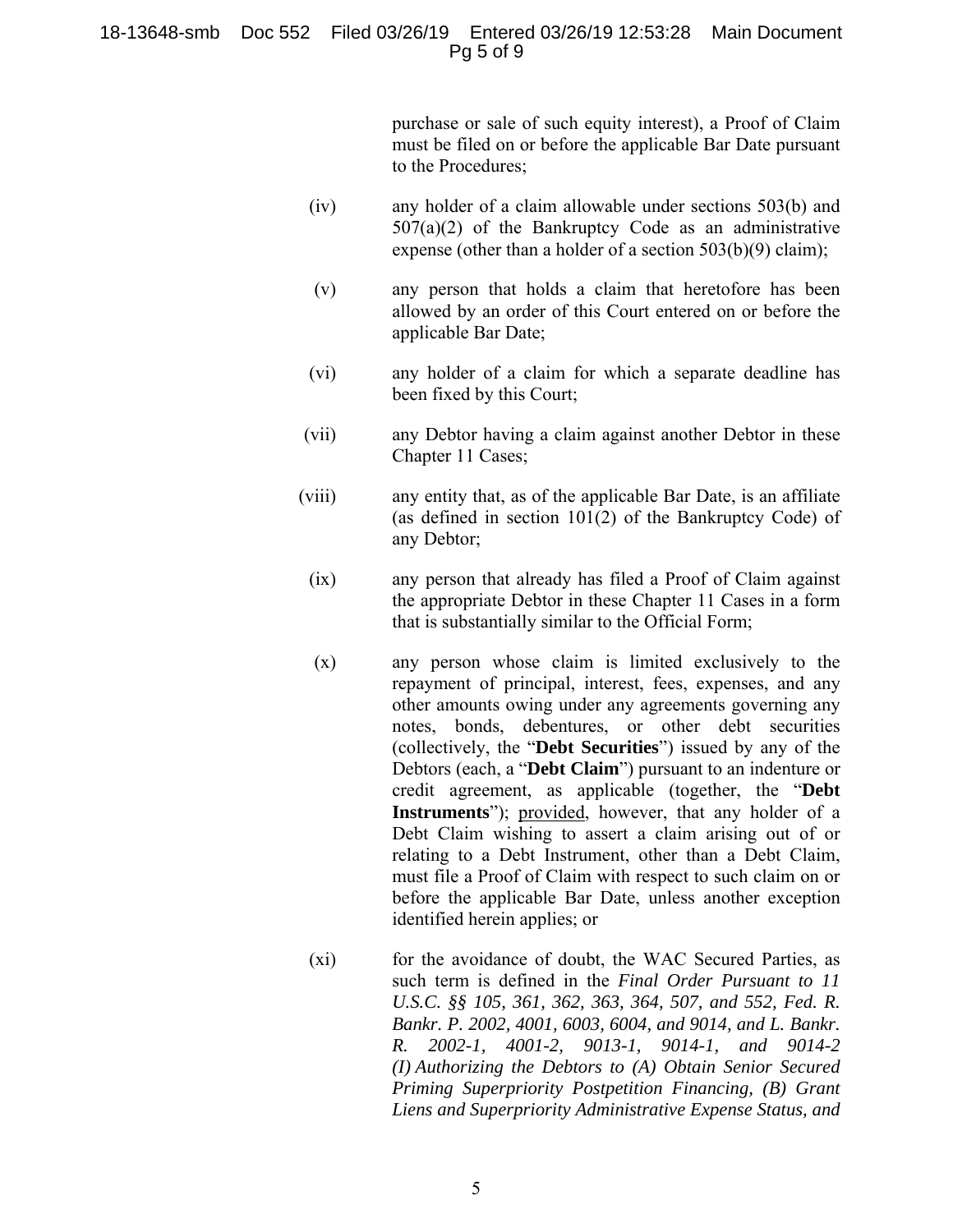## 18-13648-smb Doc 552 Filed 03/26/19 Entered 03/26/19 12:53:28 Main Document Pg 6 of 9

*(C) Utilize Cash Collateral; (II) Granting Adequate Protection; and (III) Granting Related Relief* [ECF No. 231], with respect to any claim limited exclusively to the repayment of principal, interest, fees, expenses, and any other amounts owing for any Debt Claims arising from any of the Debt Securities issued by any of the Debtors.

3. Nothing in this Order shall modify the *Final Order Pursuant to 11 U.S.C.* 

*§§ 105, 361, 362, 363, 364, 507, and 552, Fed. R. Bankr. P. 2002, 4001, 6003, 6004, and 9014, and L. Bankr. R. 2002-1, 4001-2, 9013-1, 9014-1, and 9014-2 (I) Authorizing the Debtors to (A) Obtain Senior Secured Priming Superpriority Postpetition Financing, (B) Grant Liens and Superpriority Administrative Expense Status, and (C) Utilize Cash Collateral; (II) Granting Adequate Protection; and (III) Granting Related Relief* [ECF No. 231] (the "**Final DIP Order**").

4. Pursuant to Bankruptcy Rule 3003(c)(2), any holder of a claim who fails to timely file a Proof of Claim as provided herein shall (a) be forever barred, estopped, and enjoined from asserting such claims against the Debtors, their property, or their estates (or from submitting a Proof of Claim with respect thereto) and (b) not be treated as a creditor with respect to such claim for the purposes of voting and distribution with respect to any chapter 11 plan or plans of reorganization that may be filed in these Chapter 11 Cases.

5. The (a) proposed notice of the Bar Dates, substantially in the form annexed hereto as **Annex I** (the "**Bar Date Notice**") and (b) the proposed form for Proofs of Claim (the "**Claim Form**"), substantially in the form annexed hereto as **Annex II**, are approved.

6. The following procedures are approved with respect to notice of the Bar Dates:

- (a) Within **seven (7) business days** after the Debtors file their Schedules with the Court, the Debtors shall cause to be mailed (i) the Claim Form and (ii) a Bar Date Notice to the following parties:
	- (i) the United States Trustee;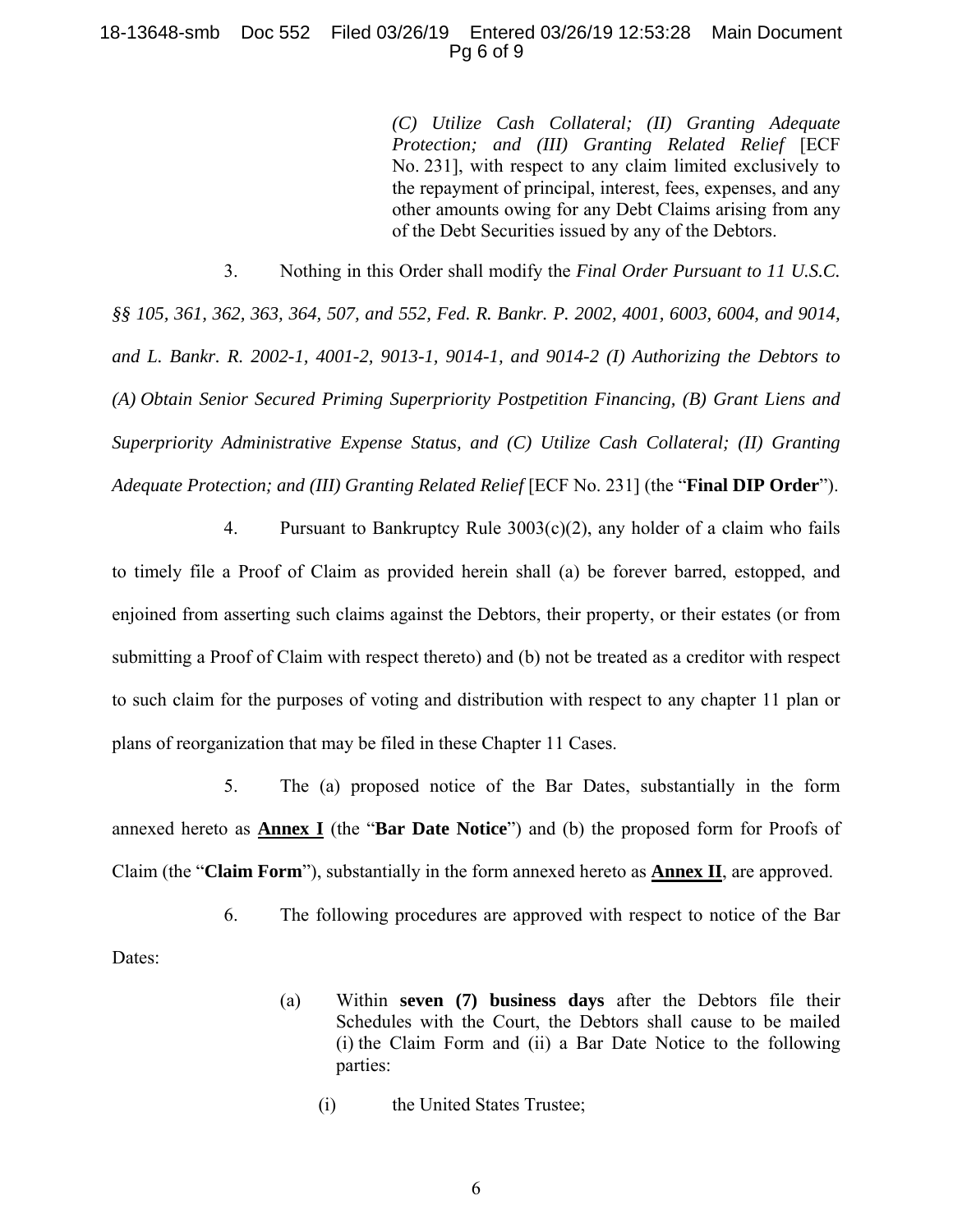### 18-13648-smb Doc 552 Filed 03/26/19 Entered 03/26/19 12:53:28 Main Document Pg 7 of 9

- (ii) the attorneys for the Steering Committee for the WAC Lenders:
- (iii) all known holders of claims listed on the Schedules at the addresses stated therein or as updated pursuant to a request by such creditor or by returned mail from the post office with a forwarding address;
- (iv) all parties actually known to the Debtors as having potential claims against any of the Debtors which, for the avoidance of doubt, excludes any person or entity that holds an equity security interest in the Debtors, which interest is based exclusively upon the ownership of common or preferred units, membership interests, partnership interests, warrants, options, or rights to purchase, sell, or subscribe to such a security or interest;
- (v) all counterparties to the Debtors' executory contracts and unexpired leases listed on the Schedules at the addresses stated therein or as updated pursuant to a request by such counterparty or by returned mail from the post office with a forwarding address;
- (vi) the attorneys of record for all parties to pending litigation against any of the Debtors (as of the date of the entry of this Order);
- (vii) the Internal Revenue Service, the Securities Exchange Commission, the United States Attorney's Office for the Southern District of New York, and all applicable Governmental Units;
- (viii) all persons or entities that have filed claims (as of the date of the entry of this Order);
	- (ix) all parties that have sent correspondence to the Court and that are listed on the Court's electronic docket (as of the date of the entry of this Order);
	- (x) all parties who have requested notice pursuant to Bankruptcy Rule 2002 (as of the date of the entry of this Order); and
	- (xi) such additional persons and entities as deemed appropriate by the Debtors.
- (b) With regard to those holders of claims listed on the Schedules, the Debtors shall mail one or more Claim Forms indicating on such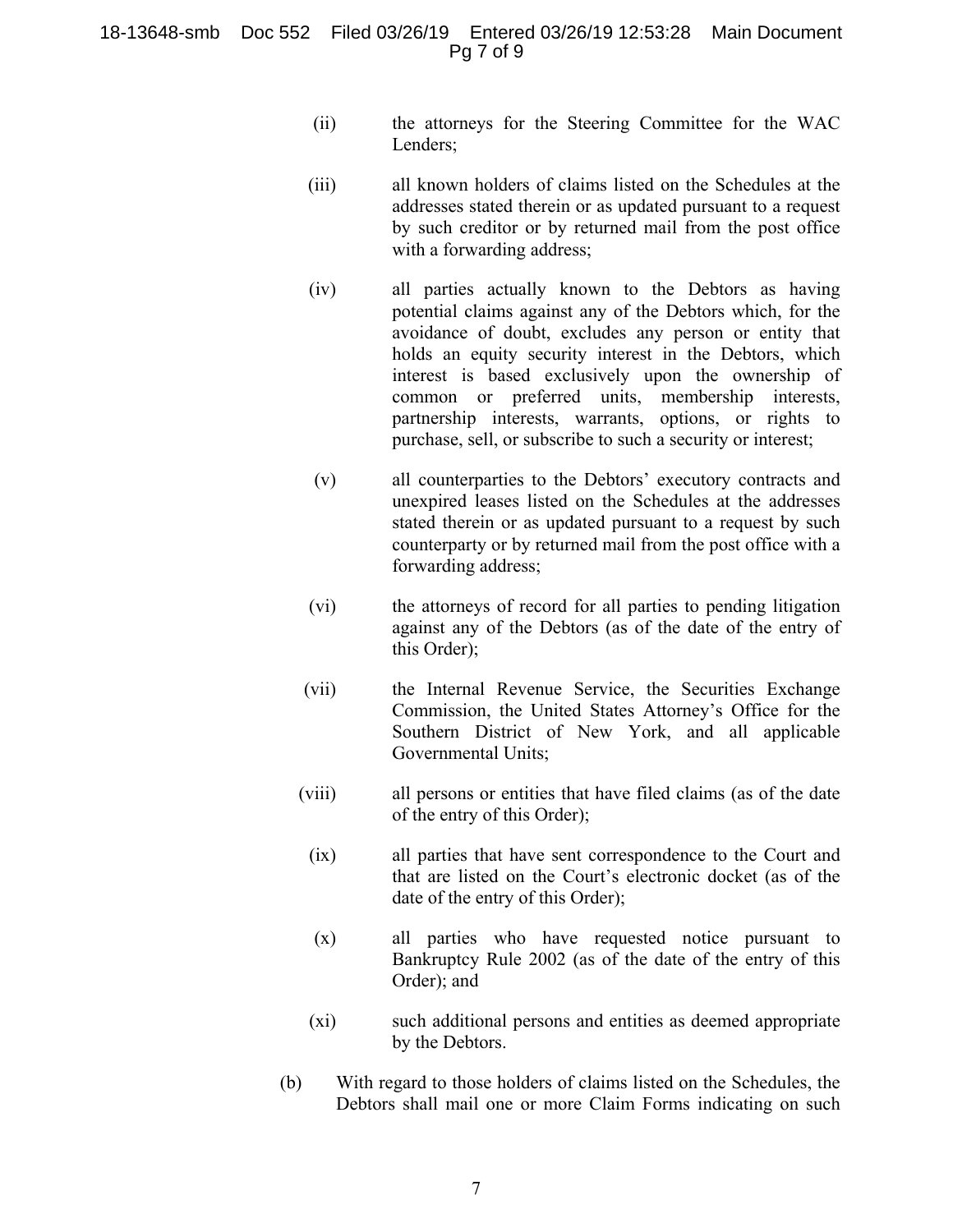#### 18-13648-smb Doc 552 Filed 03/26/19 Entered 03/26/19 12:53:28 Main Document Pg 8 of 9

forms how the Debtors have scheduled such creditors' claims in the Schedules (including the identity of the applicable Debtor, the amounts of such claims, and whether such claims have been scheduled as contingent, unliquidated, or disputed).

- (c) The relevant indenture trustee, administrative agent, registrar, paying agent, loan or collateral agent, or any other entity serving in a similar capacity, however designated, for any of the Debt Securities issued by any of the Debtors (each, a "**Debt Agent**"), other than the Participating WAC Agents and the Non-Participating WAC Agents (as defined in the Final DIP Order), shall provide to KCC a list of the names and addresses of the record holders of each respective Debt Security for which it serves as Debt Agent within three (3) business days after service of this Order on the Debt Agent.
- (d) The Debtors shall post the Claim Form and the Bar Date Notice on the website established by KCC for these Chapter 11 Cases: http://www.kccllc.net/waypointleasing/.
- 7. The Debtors shall publish the Bar Date Notice, with any necessary

modifications for ease of publication, once in each of the editions of the *Financial Times*, the *New York Times*, and *Aviation Week & Space Technology*, subject to applicable publication deadlines, at least thirty (30) days before the General Bar Date, which publication is approved and shall be deemed good, adequate, and sufficient publication notice of the Bar Dates and the Procedures for filing Proofs of Claim in these Chapter 11 Cases.

- 8. The Debtors may in their sole discretion, but shall not be required to, publish the Bar Date Notice in additional newspapers, trade journals, or similar publications.
- 9. The Debtors and KCC are authorized and empowered to take such steps and perform such acts as may be necessary to implement and effectuate the terms of this Order.

10. Notification of the relief granted by this Order as provided herein is fair and reasonable and will provide good, sufficient, and proper notice to all of the Debtors' creditors of their rights and obligations in connection with any potential claims that they may have against the Debtors in these Chapter 11 Cases.